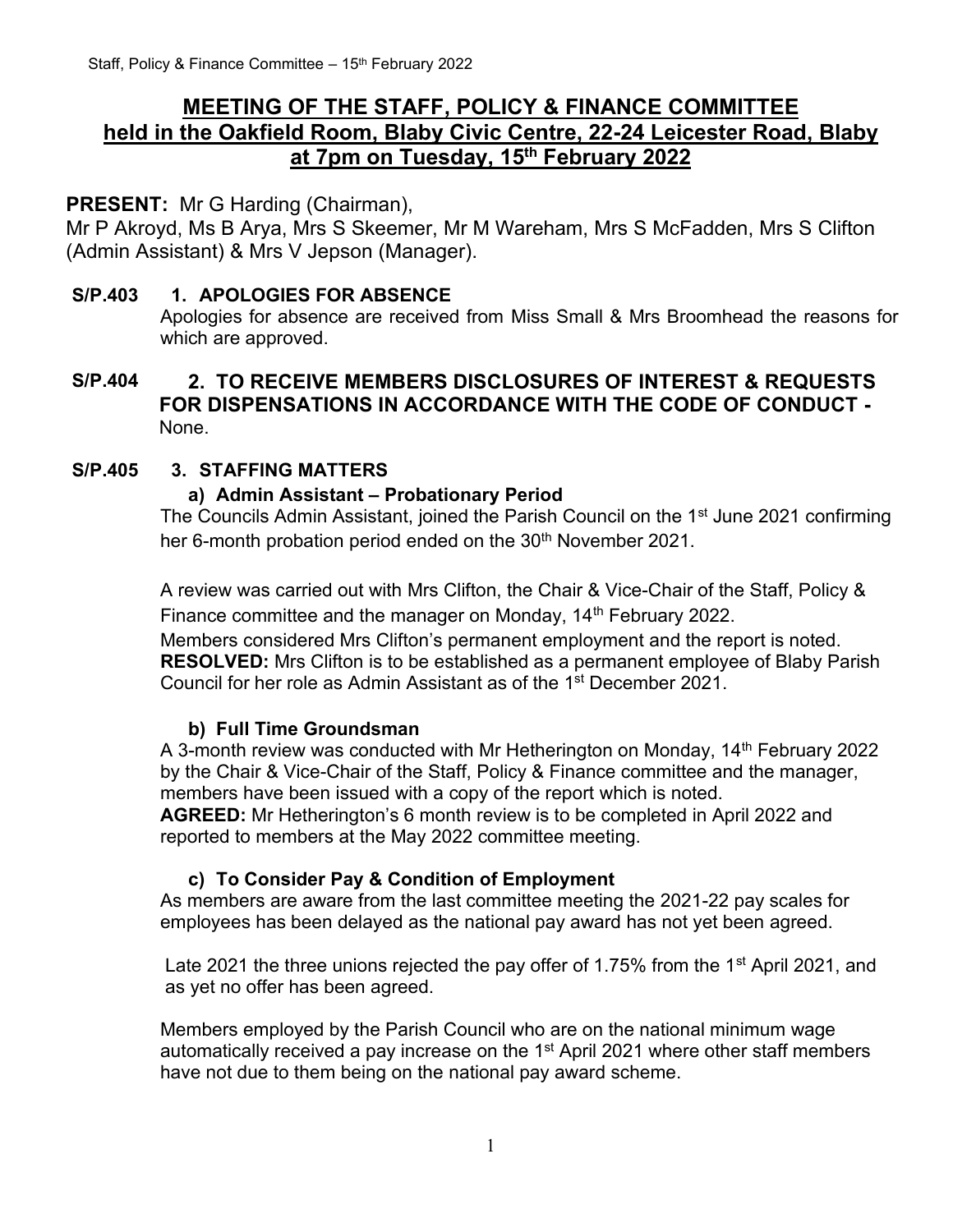**RESOLVED:** Any member of staff who is paid on the National Joint Council Scheme and is below Spinal Column Point (SCP) 2 will automatically have their pay increased with effect from the 1<sup>st</sup> April 2022 to £9.50 per hour, this pay will continue to be paid until such time as the National Joint Council reaches a settlement on pay for 2021.

**RESOLVED:** Due to the delay in the unions not agreeing a final increase members resolved to approve a 1.75% pay increase to staff members which is to be backdated to the 1st April 2021.

**RESOLVED:** Once a final settlement has been agreed any difference will also be calculated and backdated to the 1st April 2021.

## **S/P.406 4. TO REPORT UPDATE ON STAFF TRAINING**

## **a) To Consider Quotations for Staff First Aid Training**

First Aid practical assessment training for 4 staff members.

| <b>Quotation 1</b>                                                                                                               | <b>Quotation 2</b>                                                                             | <b>Quotation 3</b>                                                                                                 |
|----------------------------------------------------------------------------------------------------------------------------------|------------------------------------------------------------------------------------------------|--------------------------------------------------------------------------------------------------------------------|
| <b>Emergency First Aid</b><br>Course £80.00 per<br>person x 4 to present<br>the course at the Civic<br>Centre<br>$£320.00 + VAT$ | First Aid at work course<br>£65.00 per person X 4<br>At the trainer's venue<br>$£260.00 + VAT$ | <b>Emergency First Aid</b><br>Course training will be<br>held on site at the<br>Parish offices.<br>$£350.00 + VAT$ |
|                                                                                                                                  |                                                                                                |                                                                                                                    |

**RESOLVED:** Accept quotation number 1 for first aid training for 4 members of staff priced at £80.00 per person.

**AGREED:** The first aid training course is to be held at Blaby Civic Centre where the office will be closed to the public for the day.

#### **b) Playground Inspection**

**RESOLVED:** The full-time groundsman Mr Hetherington has been booked on o a Playground Inspection training course, which is due to take place on Thursday,  $19<sup>th</sup>$  May 2022.

#### **c) New Website Training**

The office staff will be attending an on-line training course for the Council's new website on Monday, 7<sup>th</sup> March 2022.

The Councils existing website will end on the 11<sup>th</sup> May 2022.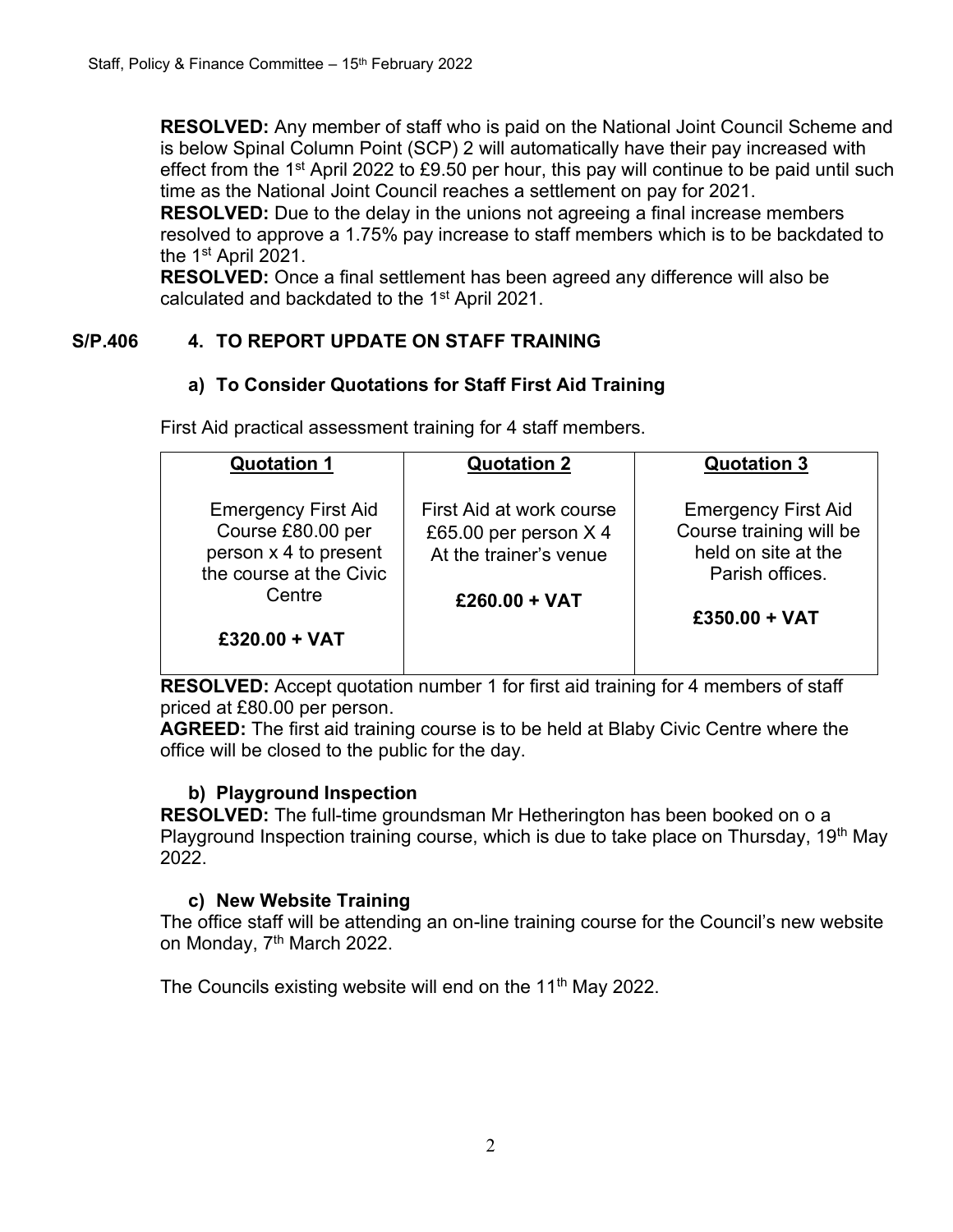#### **5. TO CONSIDER QUOTATIONS FOR EMPLOYMENT LAW, HR & H & S**

Our Employment Law & HR Support contract ends on the 31<sup>st</sup> March 2022, members have been issued with a quotation for consideration.

| <b>Quotation 1</b>                                                                                               | <b>Quotation 2</b>                                |
|------------------------------------------------------------------------------------------------------------------|---------------------------------------------------|
| <b>Existing Organisation for Employment</b><br>Law & HR                                                          | New Organisation for Employment<br>Law & HR       |
| £1,756.80 (old quote from 5 years ago,<br>still awaiting new revised quote) Per<br>Annum<br>(60-month agreement) | £1,850.00 + VAT Per Annum<br>(60-month agreement) |

#### **Quotation 3 - Combined Employment Law, HR & Health & Safety**

A new annual fee of £3,750 + VAT for the combined service on a new 60-month agreement for the Councils Employment Law, HR & Health & Safety.

Our current health and safety fee is £1,975 + VAT per annum and the employment law and HR service for £1,775 + VAT per annum.

Both costs are excluding the optional legal expenses insurance which is charged separately at £15 for employment Law and £3.50 for Health & Safety per employee per annum including IPT.

Our current H  $\&$  S contract expires on the 17<sup>th</sup> May 2023.

Employment Law, HR & H &  $S = £3,750.00 + VAT$  Per Annum (60-month agreement) (H & S - £1,975.00 + VAT & HR - £1,775.00 + VAT)

**RESOLVED:** Accept quotation number 3 for a combined 60-month contract for Employment Law, HR & Health & Safety support at a total price of £3,750.00 + VAT per annum.

#### **S/P.407 6. TO REPORT UPDATE ON BLABY CIVIC CENTRE TENANTS & ROOM HIRE a) Northfield Room – Hot Desk / Office**

The Northfield Room has been hired out on several occasions as a hot desk and we have had interest from organisations enquiring about leasing the room on a permanent basis.

**RESOLVED:** Members are happy for the Northfield Room to be leased on a permanent basis.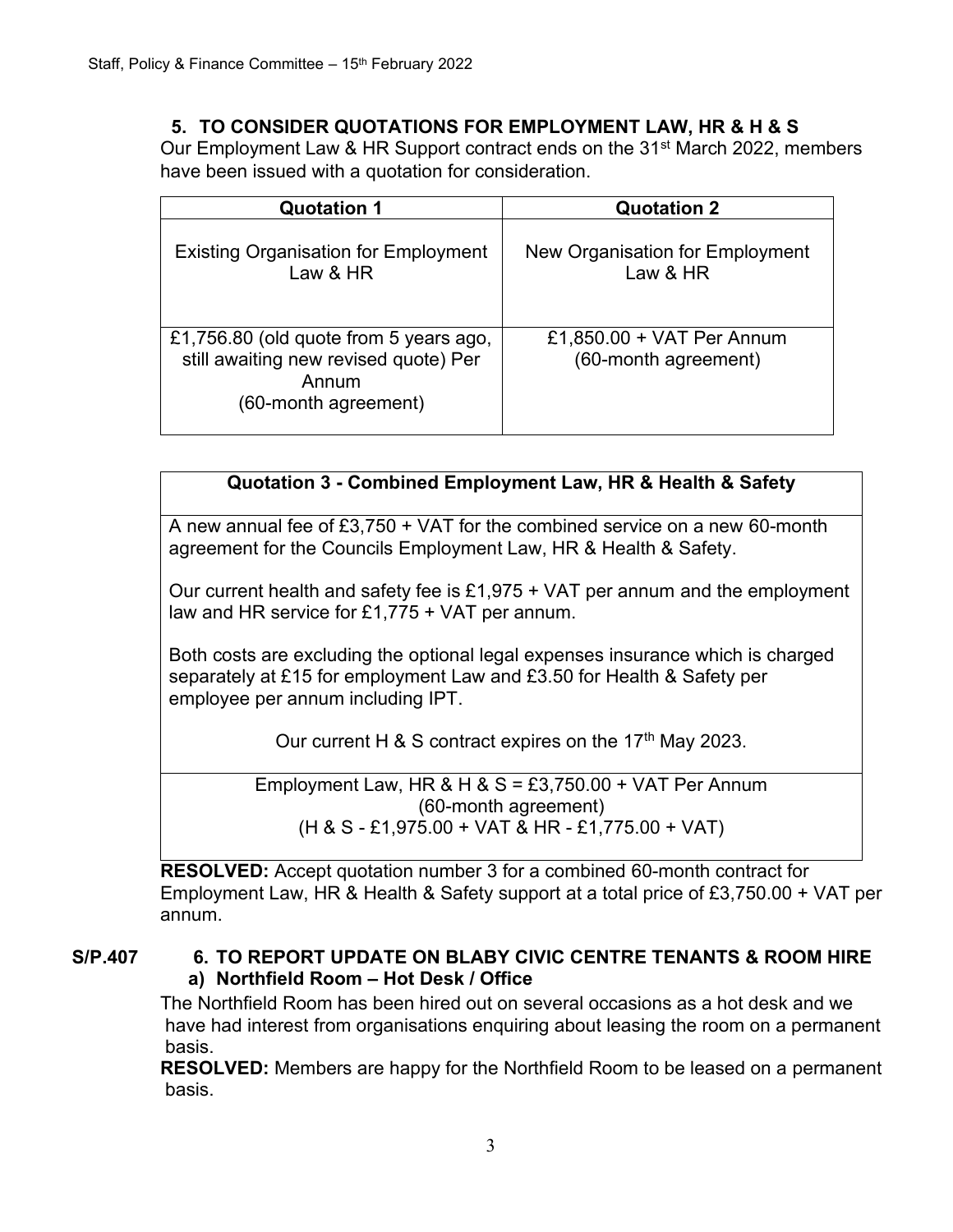## **b) Hire of the Civic Centre Kitchen**

An enquiry has been made regarding a small catering business hiring the Councils kitchen or if the Council is aware of any other kitchens which could be hired. **DECLINE:** The Council's kitchen would not be suitable to hire out for a small catering business as the kitchen is used by all tenants in the Civic Centre.

## **S/P.408 7. TO REPORT UPDATE ON THE LIFTS LOLER INSPECTION**

A loler inspection has recently been conducted and it is reported that as the lift has an auto dialler installed it is a legal requirement to have the line connected to a working land line, from now until 2025 where all analogue lines will become obsolete therefore, a roaming sim card is suggested to be installed in the GSM unit.

**Option 1:** Install the GMS unit without a sim card, cost for the unit only £450.00, allowing the Council to supply their own roaming SIM card.

**Option 2:** Install the GMS unit with a roaming sim card fitted on a 2-year contact, cost to include both the unit and sim card £980.00.

Once installed a contact must be available to answer calls outside of office hours, throughout the year, 7 days a week.

**DECLINE:** No action is to be taken now; this item is to be added to a future agenda nearer to 2025 when the analogue lines will become obsolete.

## **Safety requirement for operatives servicing the lift**

It is requested that a rubber mat should be supplied by the Council whilst engineers are working in the front of the controller during maintenance and service visits. The cost quoted for a rubber mat is £60.00 – no discussion was held regarding this matter.

# **S/P.409 8. TO REPORT UPDATE ON THE H & S SITE VISIT – 5 TH OCTOBER 2021**

At the last committee meeting members were issued with a copy of the Council's Health & Safety provider's Assessment / Inspection – Year 4 visit which took place on the 5<sup>th</sup> October 2021.

As reported, there were five items which required attention, all these matters have been resolved and actioned. No further action is required.

| <b>Description</b> | Rating | <b>Action Required</b>         | <b>Action</b>              |
|--------------------|--------|--------------------------------|----------------------------|
| <b>ELECTRICAL</b>  | M      | It is recommended that a       | <b>AGREED: Purchase an</b> |
| SAFETY-            |        | <b>Residual Current Device</b> | <b>Extension Lead</b>      |
| <b>PORTABLE</b>    |        | (RCD) in the form of a         |                            |
| APPLIANCES-        |        | plug attachment or             | <b>RESOLVED: An</b>        |
| Action: RCD        |        | integrated into an             | extension lead             |
| protection not     |        | extension lead is used         | has been purchased         |
| provided           |        | with the 240y Jet washer       |                            |
|                    |        | at the cemetery to reduce      |                            |
|                    |        | the risk of an electrical      |                            |
|                    |        | hazard.                        |                            |
|                    |        |                                |                            |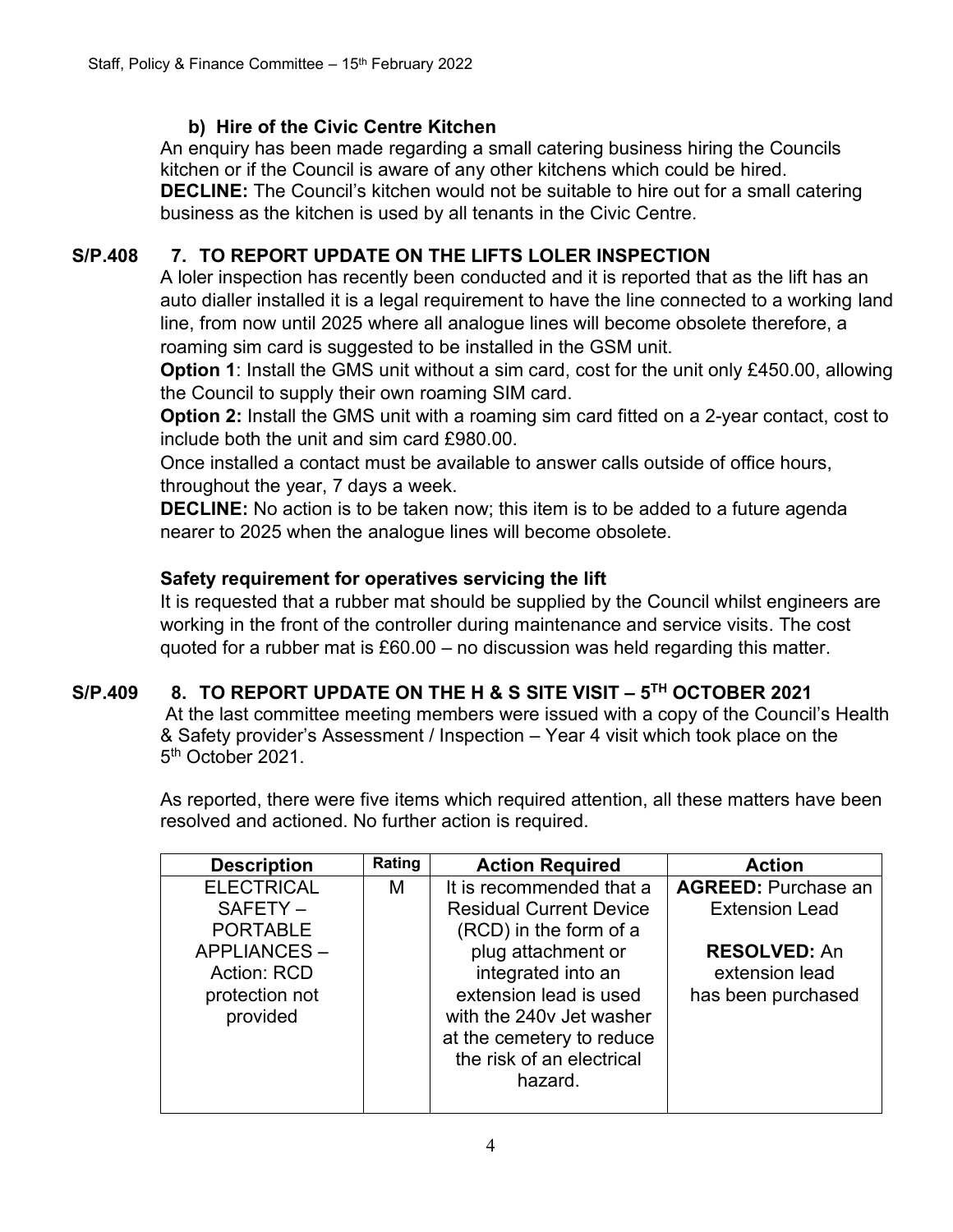| <b>ELECTRICAL</b><br>SAFETY - OTHER -<br>Electrical Safety -<br><b>Additional observation</b><br>one | M | It is recommended that<br>new tenants are required<br>to have any portable<br>electrical equipment<br>inspected and tested. | <b>AGREED: Write to all</b><br>tenants and request all<br>their electrical<br>equipment has a valid<br>portable appliance test<br>certificate (PAT)                                                                   |
|------------------------------------------------------------------------------------------------------|---|-----------------------------------------------------------------------------------------------------------------------------|-----------------------------------------------------------------------------------------------------------------------------------------------------------------------------------------------------------------------|
|                                                                                                      |   |                                                                                                                             | Offer the services of<br>our Senior Groundman<br>at a cheaper rate than<br>an outside company.                                                                                                                        |
|                                                                                                      |   |                                                                                                                             | <b>RESOLVED: All 5</b><br>organisations leasing<br>office space at the Civic<br>Centre have used the<br>services of Blaby<br>Parish Council for their<br><b>PAT Testing and there</b><br>were no advisories<br>given. |
|                                                                                                      |   |                                                                                                                             | <b>ACTION:</b> Some of the<br>tenants were not happy<br>about having to have<br>their items PAT tested<br>saying it was not a<br>legal requirement and<br>would not be prepared<br>to do it again next year.          |
| <b>FIRE SAFETY</b><br>OVERVIEW – FIRE                                                                | M | It is recommended that an<br>additional emergency light                                                                     | Seek quotations for this<br>work to be carried out.                                                                                                                                                                   |
| SAFETY - OTHER -<br>Fire Safety -<br><b>Additional observation</b><br>one                            |   | is provided within the<br>understairs cupboard as<br>this contains the lift<br>machinery.                                   | <b>RESOLVED: An</b><br>understairs light has<br>been fitted in the<br>cupboard.                                                                                                                                       |
| <b>FIRE SAFETY</b><br><b>OVERVIEW - FIRE</b>                                                         | M | Provide a metal locker                                                                                                      | Purchase a metal                                                                                                                                                                                                      |
| SAFETY - OTHER -<br>Fire Safety -<br><b>Additional observation</b><br>two                            |   | marked with a Highly<br>Flammable Liquid sign in<br>the Cemetery<br>Maintenance Building for<br>the storage of petrol       | locker to store the<br>plastic petrol containers<br>in the Cemetery<br>workshop.                                                                                                                                      |
|                                                                                                      |   | containers.                                                                                                                 | <b>RESOLVED: A metal</b><br>bin was purchased and<br>labelled with a fire                                                                                                                                             |